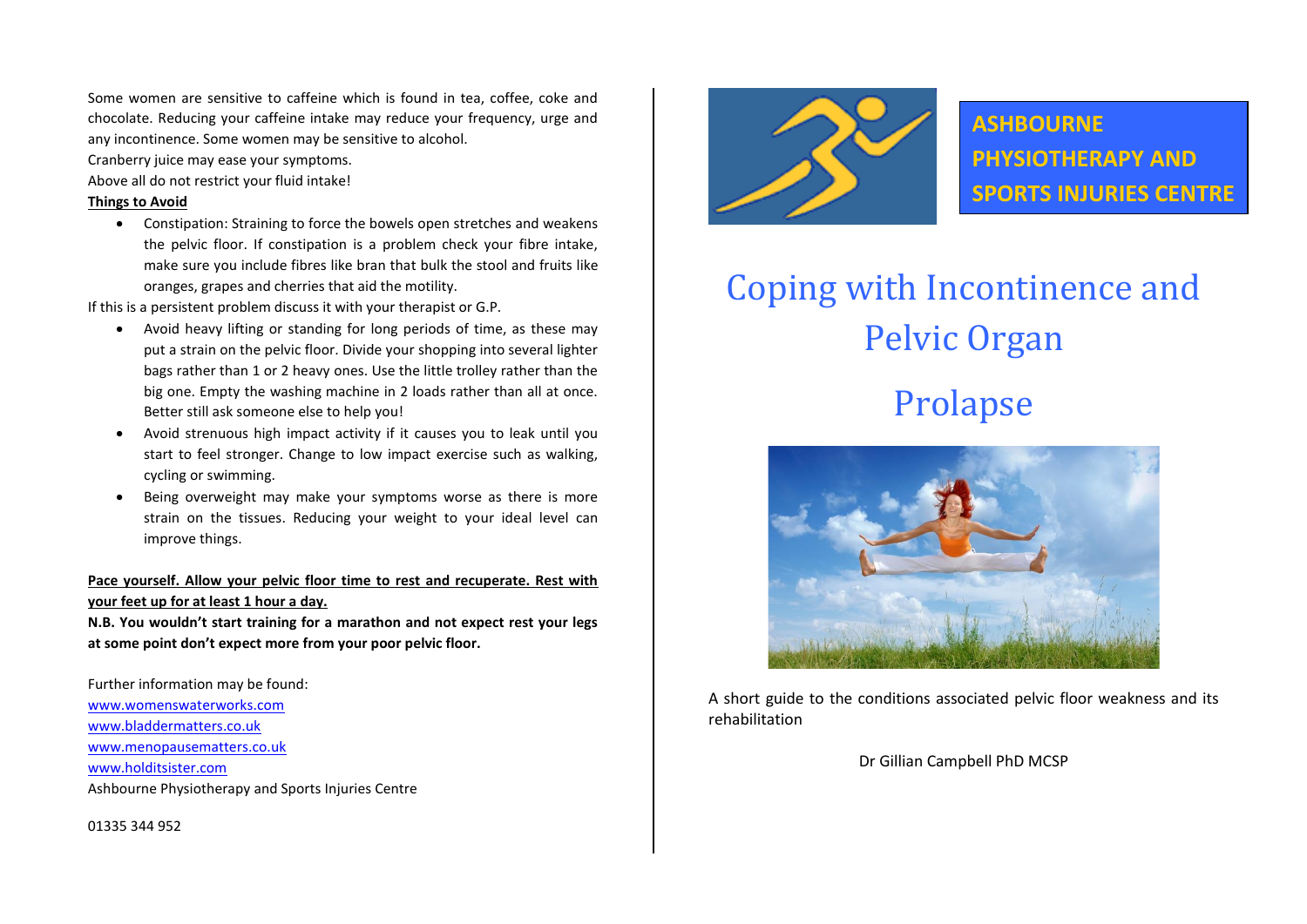## **Fi THE PELVIC FLOOR**

The pelvic floor is comprised of a group of muscles, ligaments and fascia working together to provide support for all the pelvic organs. The tissues connect the coccyx or base of your spine with the pubic symphysis, at the front and the sit bones to the side like a hammock to actively lift the bladder and bowel and keep you continent.

Over time the ligamentous tissues and fascia may stretch and the muscles become weaker. This may be accelerated due to extra strain during childbirth, straining from constipation, lifting and the general wear and tear from standing for prolonged periods of time, over many years.

As your hormonal levels vary during your cycle or as you approach and go through the menopause you may find the tissues lose their resilience and the muscles feel a bit weaker, increasing your symptoms.



**Figure 1 pelvic anatomy**

## **PELVIC ORGAN PROLAPSE**

This occurs when the ligaments and fascia stretch so that the one or more of the pelvic organs moves down into the vaginal area. This may affect the bladder (an anterior prolapse or cystocoele), the womb (a uterine prolapse) or the bowel (a posterior prolapse or rectocoele). Often women with a prolapse may feel 'things are just a bit different' or there is more bulk or tissue within the vagina.

Sometimes, however, they may describe a dragging ache or discomfort, either within the lower abdomen into the front of the thighs, or low back ache into the back of the thighs, depending on where the tissues are weakest.

will be instructed in more detail about your own exercise plan by your therapist.

Generally, however, you should remember you want these muscles to support you and keep you continent while you continue with everything else within your life so working them should be at a level that enables you to continue with standing sitting and especially breathing!

Try tightening gently as you breathe out and then hold maintain this for about 10 seconds or while you breathe in and out normally once or twice. Gently relax and then start again. You should repeat this 10 times or for about 2 minutes.

Sometimes it helps to tighten your muscles while you listen to music.

Always tighten the pelvic floor before coughing, sneezing lifting or any other activity that makes you leak.

#### **Bladder Training**

As young children we are often taught to empty our bladders at every opportunity 'just in case'. Unfortunately continuing to do this can make it hard for us to hold on when we really need to.

If your frequency has gradually increased to the point where you are looking for a toilet more than every 2 hours and you struggle to sleep through the night without getting up to go to the toilet, you can change this by retraining your muscles and your bladder. When you feel the first need to empty your bladder, or urge, sit on something hard, squeeze your thighs together and squeeze your pelvic floor for 8 – 10 seconds. This switches the urgency and the muscles in the wall of the bladder off so that the urge will decrease. Initially this is the time to go to the toilet and this will ensure you stay dry. As you become more confident you can practice suppressing the 2<sup>nd</sup> urge and so on until your bladder gradually stretches and allows you to sleep through the night again or last all the way through a film or play.

#### **Fluid Intake**

Drink at least 3- 4 pints a day.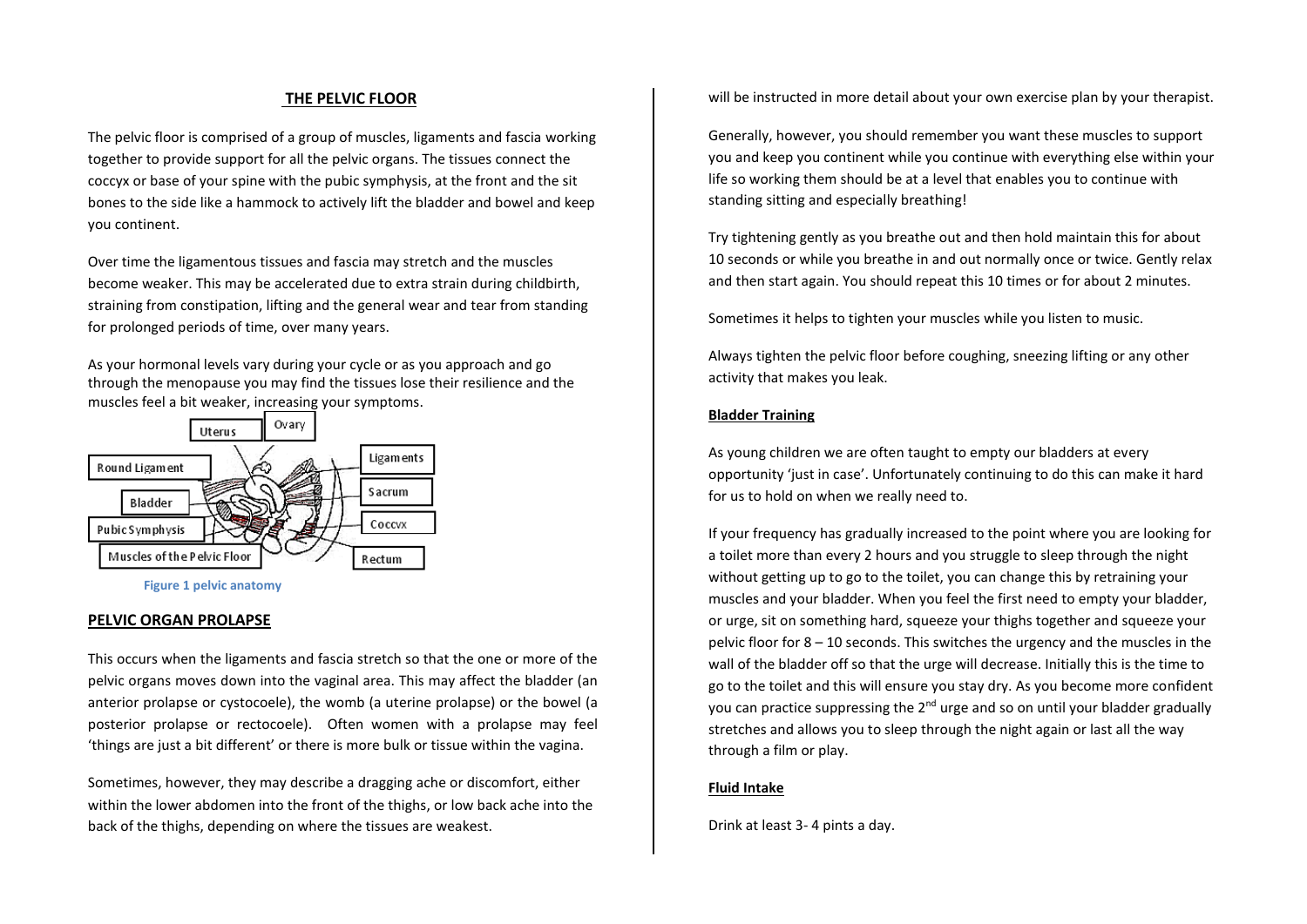If you have ever attended a Pilates class you may have heard of the core or deep postural muscles. The pelvic floor muscles are part of this group and it can help to recruit other core muscles at the same time, especially the deep abdominal muscles, transversus abdominus.

Imagine you are trying to draw your hip bones together so that your tummy button moves towards your spine.

You can work your pelvic floor muscles in any position; e.g. lying, sitting or standing. It may, however, be difficult to feel things properly when you are lying down and it may be difficult to lift well in standing. Many women find that if they sit on a hard chair they find it easiest to appreciate the feeling of lifting and drawing up inside.

Don't forget to breathe!!

## **Daily Exercise Regime**

Your therapist will expect you to practice these exercises at least 3 – 4 times a day. Don't worry, each set should only take about 2 minutes and you can practice them while you are doing other things. It usually helps to combine these exercises with some other part of your daily routine e.g. cleaning your teeth, applying your make up (and taking it off again!). It doesn't matter what you choose as long as it's a routine that you will be doing every day and you don't need to think about too hard. Pelvic floor exercises can be done in the car but it's easy to get distracted and not finish the full set! Using red traffic lights are a good reminder for an extra set but again not all junctions will allow you the full 2 minutes you need and other drivers may not understand?!

Remember you are trying to start a habit that will stay with you for the rest of your life.

The muscles of the pelvic floor are like many other 'postural muscles' made up of both fast twitch and slow twitch fibres. It is important to educate both, you

These symptoms are generally worse by the end of the day and may depend on how long you are on your feet or how much heavy physical work you have done. Some women may find excess weight gain will exacerbate their symptoms.

## **URINARY INCONTINENCE**

This may be one of two types or a mixture of both.

# **Stress Incontinence**

When the pelvic floor muscles are weak or slow to react any increase in abdominal pressure may cause a small amount of urine to leak. This is usually triggered by coughing, sneezing, lifting or jumping, but sometimes may be related to bending over, changes in posture or wearing high heels. Generally the leaking will not be affected by the amount you have drunk and attempts to manage your symptoms by reducing your fluid intake or increasing the number of times you empty your bladder will not cure the problem and may lead to other more distressing symptoms. Retraining your muscle control and strength is the most effective way of helping you back to a comfortable and confident life. Your physiotherapist will guide you as to the best way for you to rehabilitate your muscles.

# **Urge Incontinence**

# **(Latchkey Incontinence)**

This is a problem where the sufferer feels desperate as soon as the bladder starts to fill to a certain capacity. They feel that if they don't rush immediately to the first available toilet they will not be able to stop the inevitable loss of urine. In extreme cases rushing to empty may further increase the pressure leading to loss of control, from a few drops as they start to pull down their underwear to what may feel like the full bladder volume in very extreme cases.

Again often the instinctive reaction is to restrict one's drinking and to increase the frequency that you visit the toilet, often before the urge is obvious, for 'surely if the bladder is empty the control will not become an issue?' This may